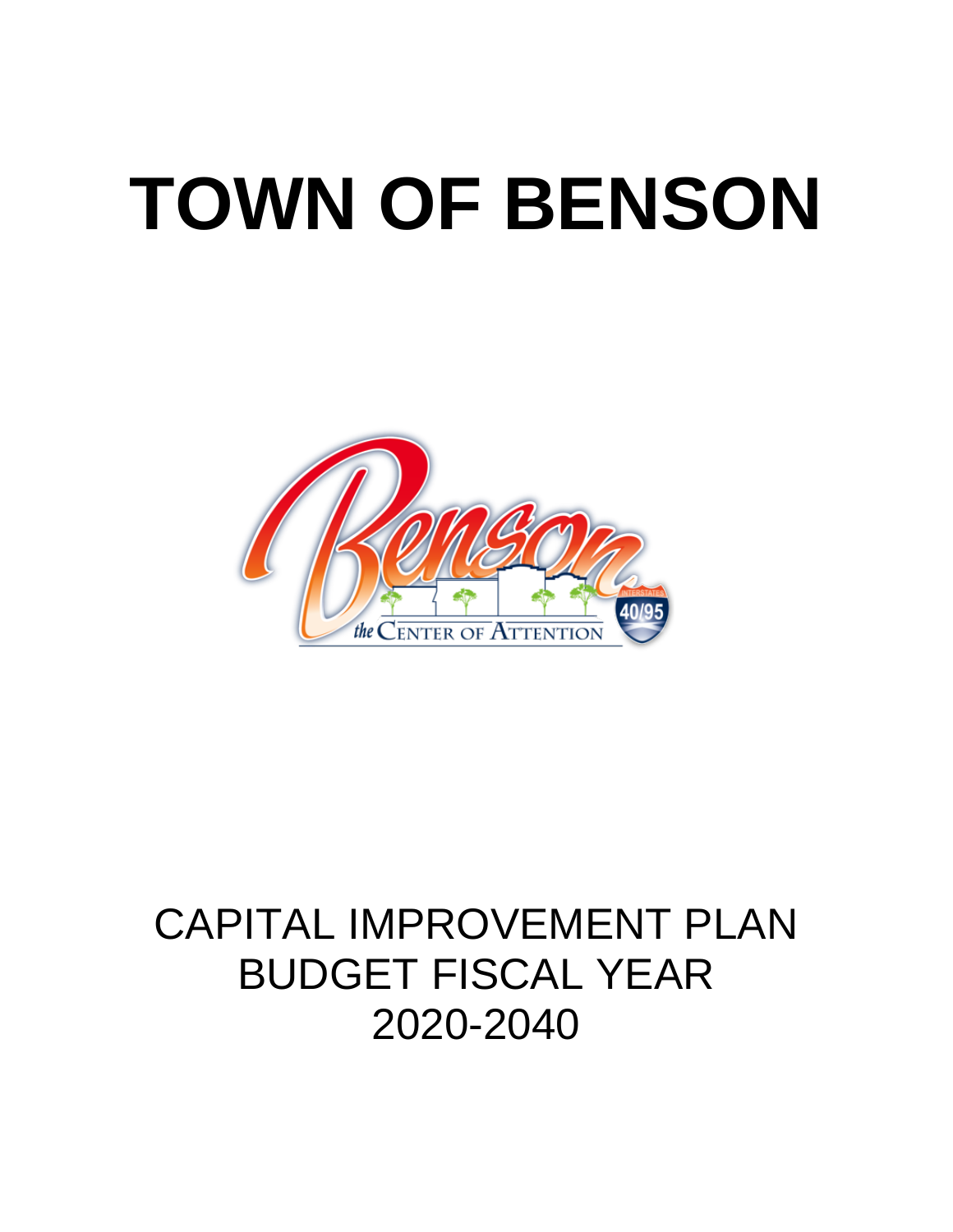# **TABLE OF CONTENTS**

|                                                                                                                                        | Page 3                                 |
|----------------------------------------------------------------------------------------------------------------------------------------|----------------------------------------|
|                                                                                                                                        | Page 4                                 |
|                                                                                                                                        | Page 6                                 |
|                                                                                                                                        | Page 7                                 |
| <b>General Fund</b><br>Administration, Zoning, & Municipal Buildings<br>Street Maintenance, Municipal Grounds, & Sanitation Department | Page 8<br>Page 9<br>Page 10<br>Page 11 |
|                                                                                                                                        | Page 12                                |
| <b>Water Sewer Fund</b>                                                                                                                | Page 14<br>Page 16<br>Page 17          |
|                                                                                                                                        | Page 18                                |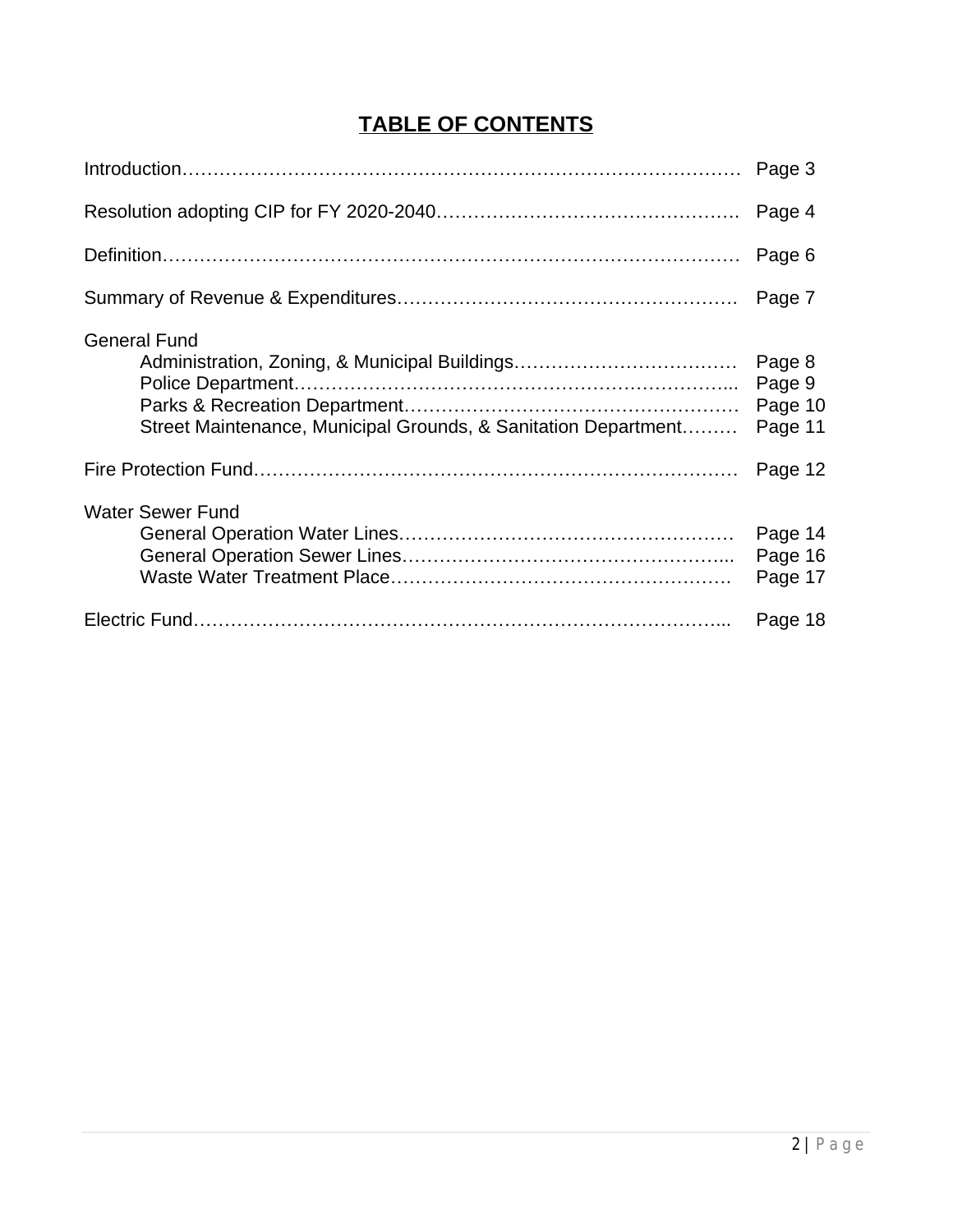# **2018-2038 CAPITAL IMPROVEMENT PLAN (CIP)**

#### **INTRODUCTION**

The Capital Improvement Plan for the Town of Benson is a 20 year plan for analyzing, forecasting and planning for the financing of major, non-reoccurring expenditures for equipment, buildings, building improvements, land acquisition, facilities expansion, and studies of any project that the anticipated cost is projected to exceed \$10,000 and has the useful life of at least 10 years. By establishing the CIP, the Town of Benson can plan for public improvement that will meet current and future needs of the town. It will prioritize each project with input from the Mayor, Board of Commissioners, citizens and town staff. Approval of the CIP by the Board of Commissioners confirms the town's commitment only to the first year projected capital expenditures.

Since the CIP is an ongoing process the CIP is updated each year with the deletion of the prior year and addition of another planning year, thereby maintaining a 20-year plan. This CIP in a flexible plan where each year the Board of Commissioners will review and reassess each previously listed project along with any new proposed project and make a determination based on the Town of Benson's budget when to schedule and when to actually budget a project. Nothing in the Town CIP is written in stone until each project has been budgeted. By projecting a scheduling capital improvements that are necessary to continue to provide the citizens of the Town of Benson with a highest quality of service.

The annual review of the town's CIP will allow advance planning to ensure that projects are thought out in advance, insure better coordination and evaluation with staff and Board of Commissions to ensure that the approved projects are in the best interest for the citizens of the Town of Benson. This systematic and comprehensive analysis of the town's capital needs increases the probability of making the correct budgetary decisions in planning future revenue in order to consider with each project capital expenditures. When done in conjunctions with the annual budget, this plan will only compliment the budget adopted annually by the Town of Benson Board of Commissioners. When this plan is approved annually, the Board of Commissioners are only committing funds for current budget year, all future years projects are only projections and can be changed and move back, or deleted, all depending on the needs and only if adequate funds are available to support the projections.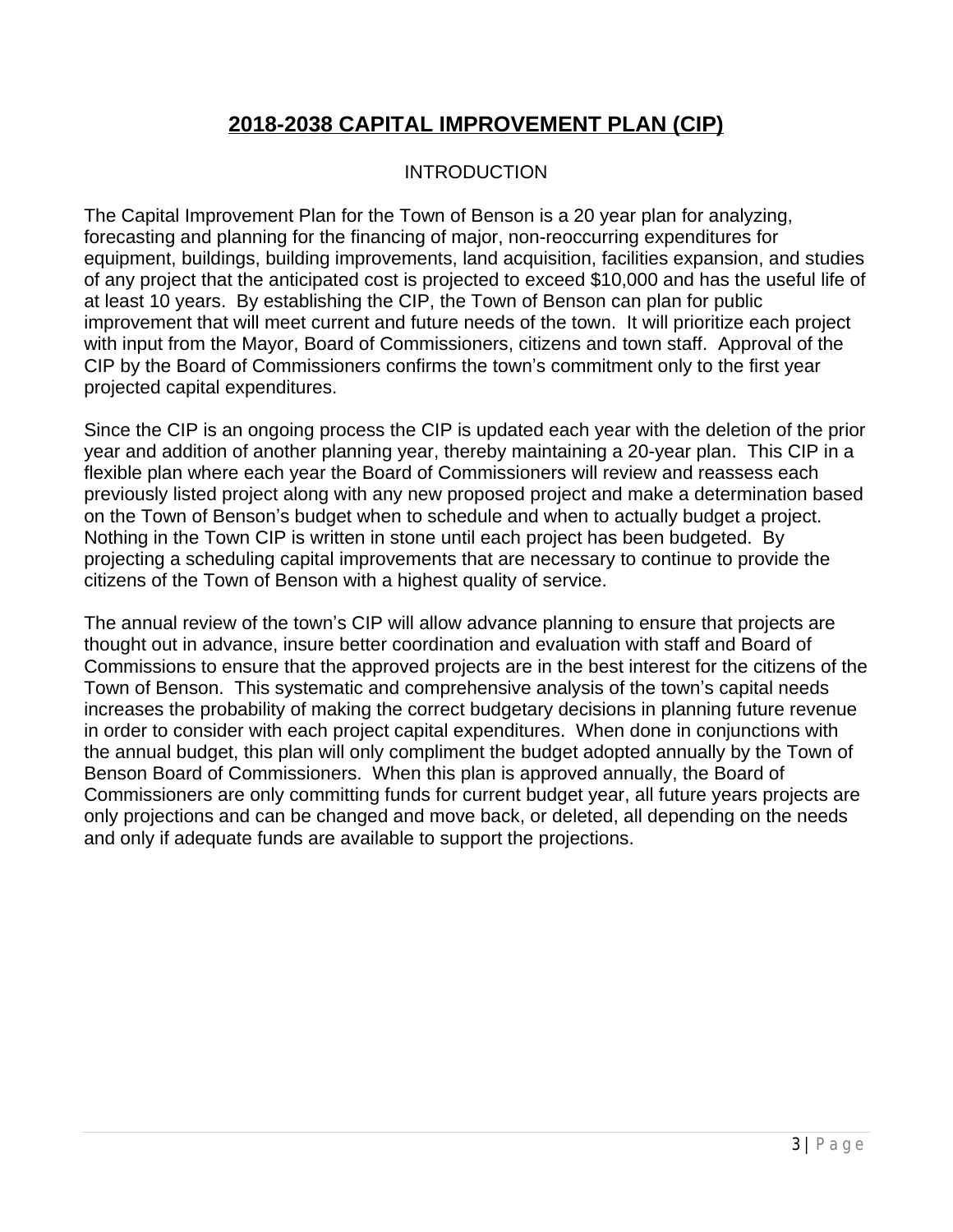**MAYOR** JERRY M. MEDLIN

**MAYOR PRO-TEM** CASANDRA P. STACK

**COMMISSIONER** MAXINE HOLLEY JAMES D. JOHNSON JR. DEAN MCLAMB WILLIAM NEIGHBORS DR. R. MAX RAYNOR



**TOWN OF BENSON** P.O. BOX 69 303 EAST CHURCH STREET BENSON, NC 27504 (919) 894-3553 FAX (919) 894-1283 *www.townofbenson.com*

#### **TOWN MANAGER** FREDERICK NELSON

**ASSISTANT TOWN MANAGER** KIMBERLY T. PICKETT

> **TOWN CLERK** ANGELA THORNTON

**TOWN ATTORNEY** R. ISAAC PARKER

#### **RESOLUTION 203-2020**

#### **ADOPTING A CAPITAL IMPROVEMENT PLAN**

#### **FOR FISCAL YEAR 2020-2040**

WHEREAS, this Capital Improvement Plan is a comprehensive approach in analyzing, forecasting and planning for the budget for major expenditures for the Town of Benson; and

WHEREAS, it is the goal of the Town of Benson to provide quality service to our citizens; and

WHEREAS, it is responsibility of the Town of Benson to provide safe and adequate facilities and equipment for the employees to properly carry out their regular duties; and

WHEREAS, it is necessary from the time to time to replace, upgrade and/or enlarge equipment and/or facilities; and

WHEREAS, capital expenditures are those non-reoccurring expenditures for an asset over \$10,000.00 with a useful life of more than ten years; and

WHEREAS, to avoid any financial hardship when these capital expenditures occur, the Town of Benson needs to plan and establish an orderly replacement program for these expenditures; and

WHEREAS, this Capital Improvement Plan for fiscal years 2020-2040 is being prepared and approved in conjunction with the annual budget process , it will provide for the scheduling and commitment of necessary revenue to carry out the approved current year budget; and

WHEREAS, a report entitled 2020-2040 Capital Improvement Plan has been prepared; and

WHEREAS, a public hearing has been held seeking comments and input form the citizens of the Town of Benson; and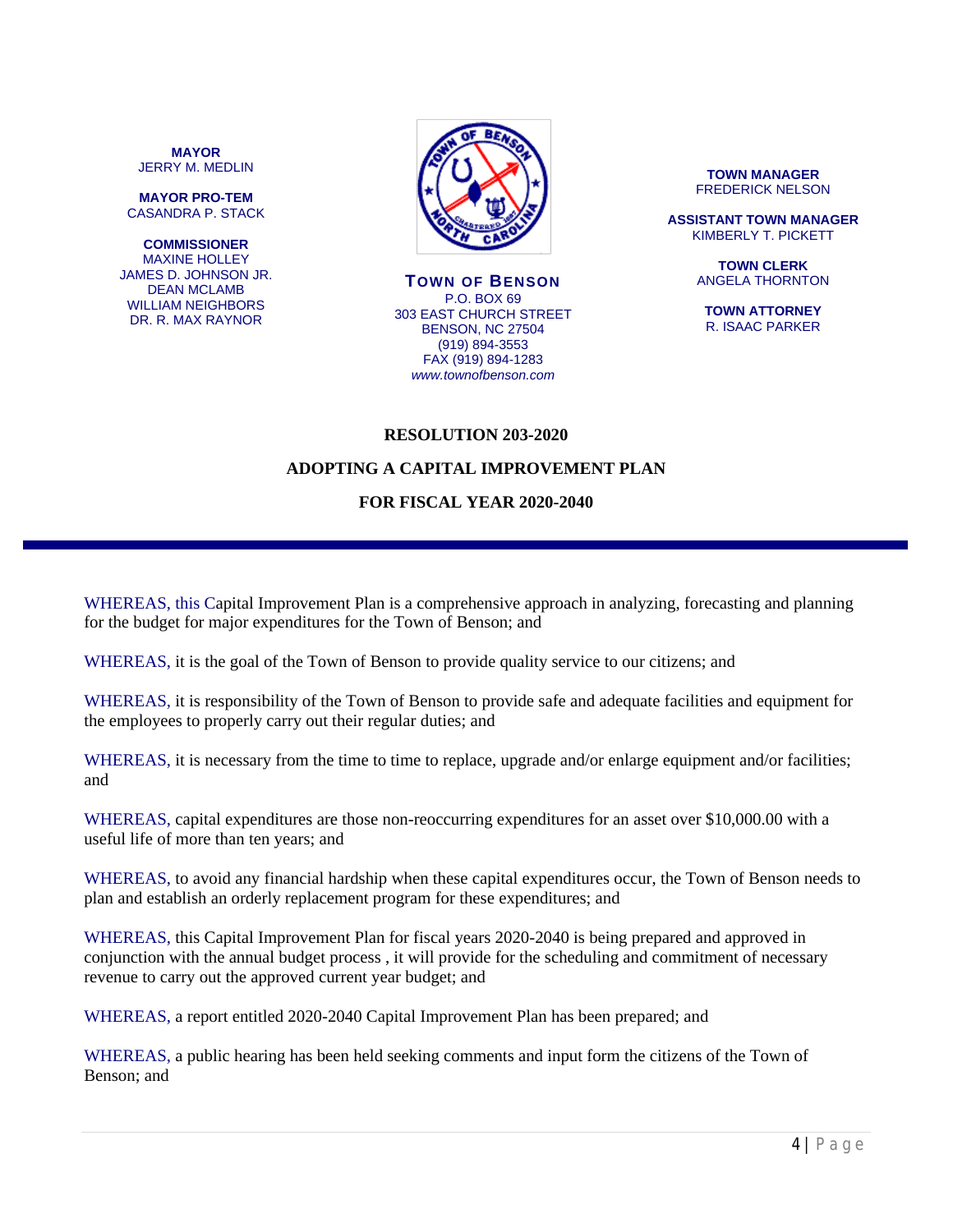#### NOW, THEREFORE, BE IT RESOLVED, by the Town of Benson Board of Commissioners:

- **1.** That the Board of Commissioners recognize that analyzing and planning for all major capital expenditures in the future is essential in making sound financial decisions; and
- **2.** That by adopting this resolution establishing a Capital Improvement Plan, the Board of Commissioners demonstrates its intention to the taxpayer and citizens of the Town of Benson that this plan is essential in making decisions that affect the monies of the Town of Benson in the future.

**On this 25th day of June, 2020**

**\_\_\_\_\_\_\_\_\_\_\_\_\_\_\_\_\_\_\_\_\_\_\_\_\_\_\_\_\_\_\_**

\_\_\_\_\_\_\_\_\_\_\_\_\_\_\_\_\_\_\_\_\_\_\_\_\_\_\_\_\_\_\_\_\_  **Jerry M. Medlin**

**Angela Thornton, Clerk**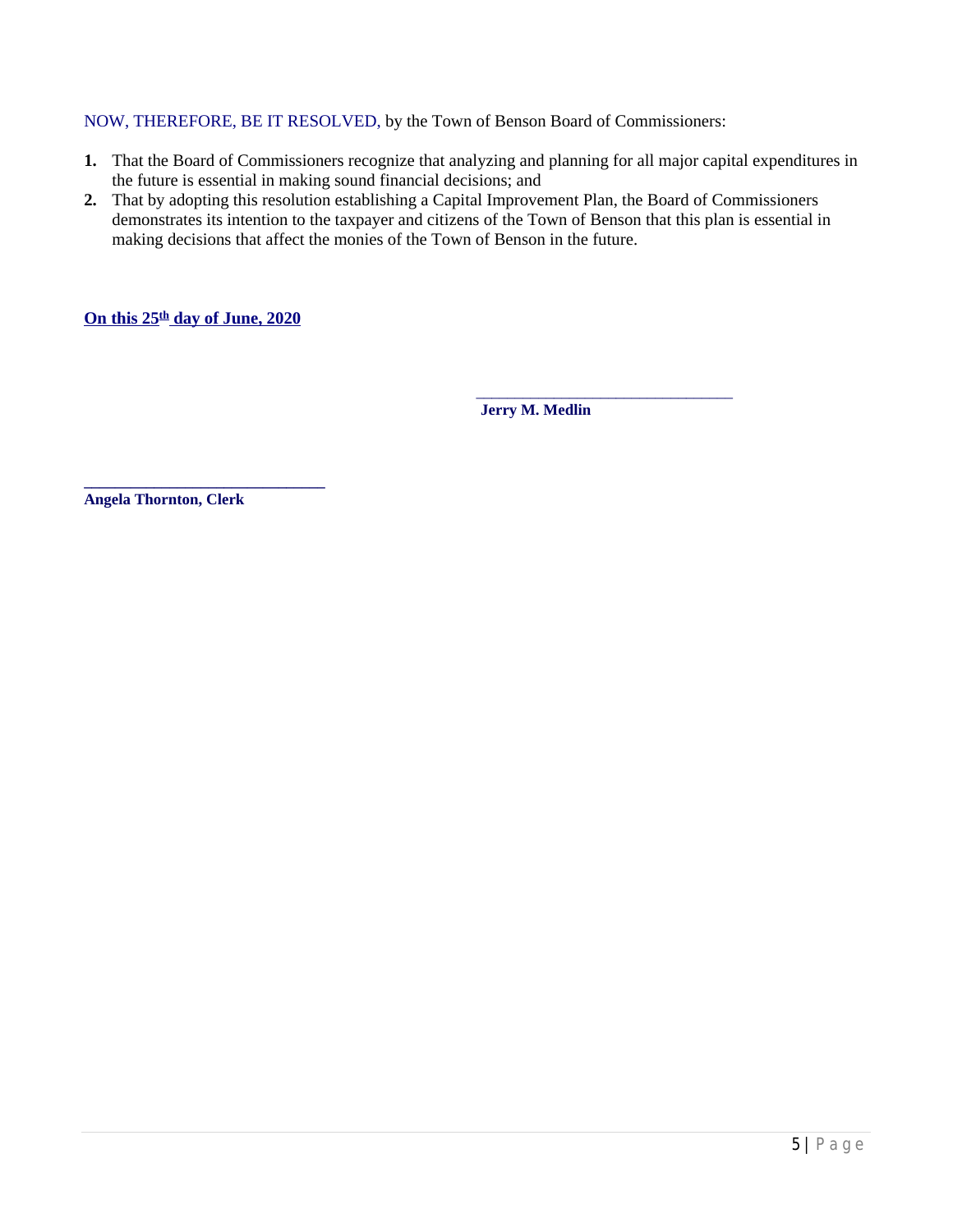#### **DEFINITION**

In capital budgeting, several terms are used to identify specific elements in the overall CIP process. The three most common terms are: Capital Improvement Plan, Capital Improvement Project, and Capital Improvement Budget. To ensure that the meaning of these terms is fully understood, their definitions are outlined below:

**Capital Improvement Plan** is a long-range plan of proposed capital improvement projects, which includes estimated project costs and funding sources that a local government expects to carry out over a twenty year period. The plan is usually updated annually for the purpose of reassessing local capital needs and budgeting for them in the annual budget.

**Capital Improvement Project** is a major nonrecurring capital expenditure for an item with an expected useful life greater than 10 years and with a cost of more than \$10,000.

- 1. Construction, purchase or major renovation of buildings, utility systems, streets or other physical structures costing more than \$10,000
- 2. Purchase of land costing more than \$10,000
- 3. Major landscaping projects cost more than \$10,000
- 4. Purchase of an item of equipment (including a vehicle) costing more than \$10,000
- 5. A project involving the purchase of several items of computer or communications equipment with a total cost of more than \$10,000

Projects costing less than these fore mention thresholds should be included in their regular expenditure line items in the annual budget.

**Capital Improvement Budget** is a list of capital improvement projects, together with their cost amounts and sources of funds for the upcoming fiscal year.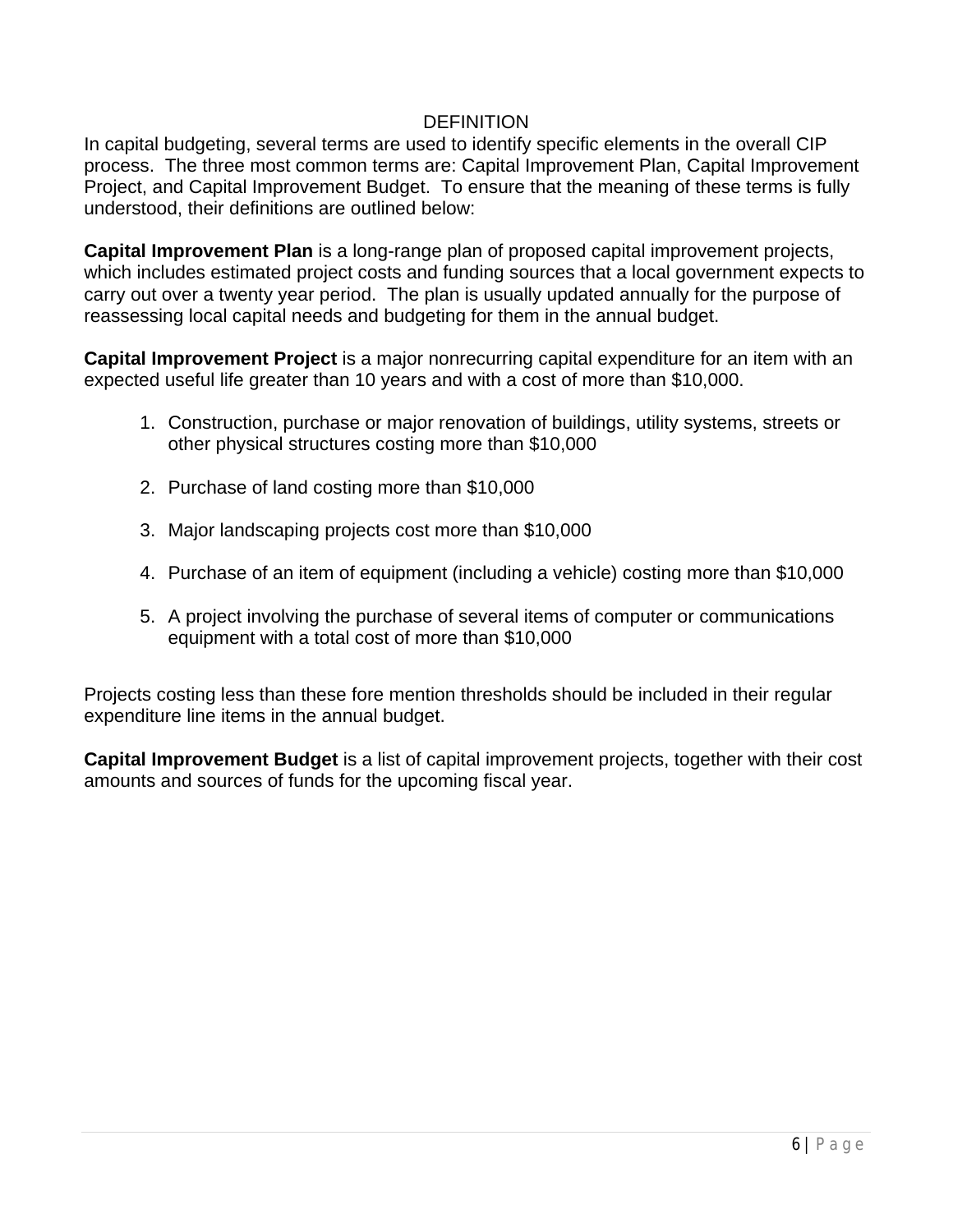### SUMMARY OF REVENUE & EXPENDITURES

| <b>FUNDS</b>                                                                            | <b>AMOUNT</b>   |
|-----------------------------------------------------------------------------------------|-----------------|
| <b>Administrative, Zoning, Municipal Building (Page 8)</b>                              | \$290,000.00    |
| <b>Police Department (Page 9)</b>                                                       | \$633,960.00    |
| <b>Parks &amp; Recreation Department (Page 10)</b>                                      | \$1,278,878.00  |
| <b>Street Maintenance, Municipal Grounds, Sanitation</b><br><b>Department (Page 11)</b> | \$1,045,000.00  |
| <b>Fire Protection Fund (Page 12)</b>                                                   | \$5,231,000.00  |
| I. General Operation Water Lines (Page 14)                                              | \$1,830,000.00  |
| II. General Operation Sewer Lines (Page 16)                                             | \$320,000.00    |
| III. Waste Water Treatment Plant (Page 17)                                              | \$350,000.00    |
| <b>Electric Fund (Page 18)</b>                                                          | \$1,070,000.00  |
| <b>TOTAL</b>                                                                            | \$12,048,838.00 |
|                                                                                         |                 |
| <b>YEARS</b>                                                                            | <b>Amount</b>   |
| 2020-2021                                                                               | \$645,418.00    |
| 2021-2022                                                                               | \$807,540.00    |
| 2022-2023                                                                               | \$1,125,040.00  |
| 2023-2024                                                                               | \$2,511,840.00  |
| 2024-2025                                                                               | \$1,214,000.00  |
| 2025-2026                                                                               | \$515,000.00    |
| 2026-2040                                                                               | \$5,230,000.00  |
| <b>TOTAL</b>                                                                            | \$12,048,838.00 |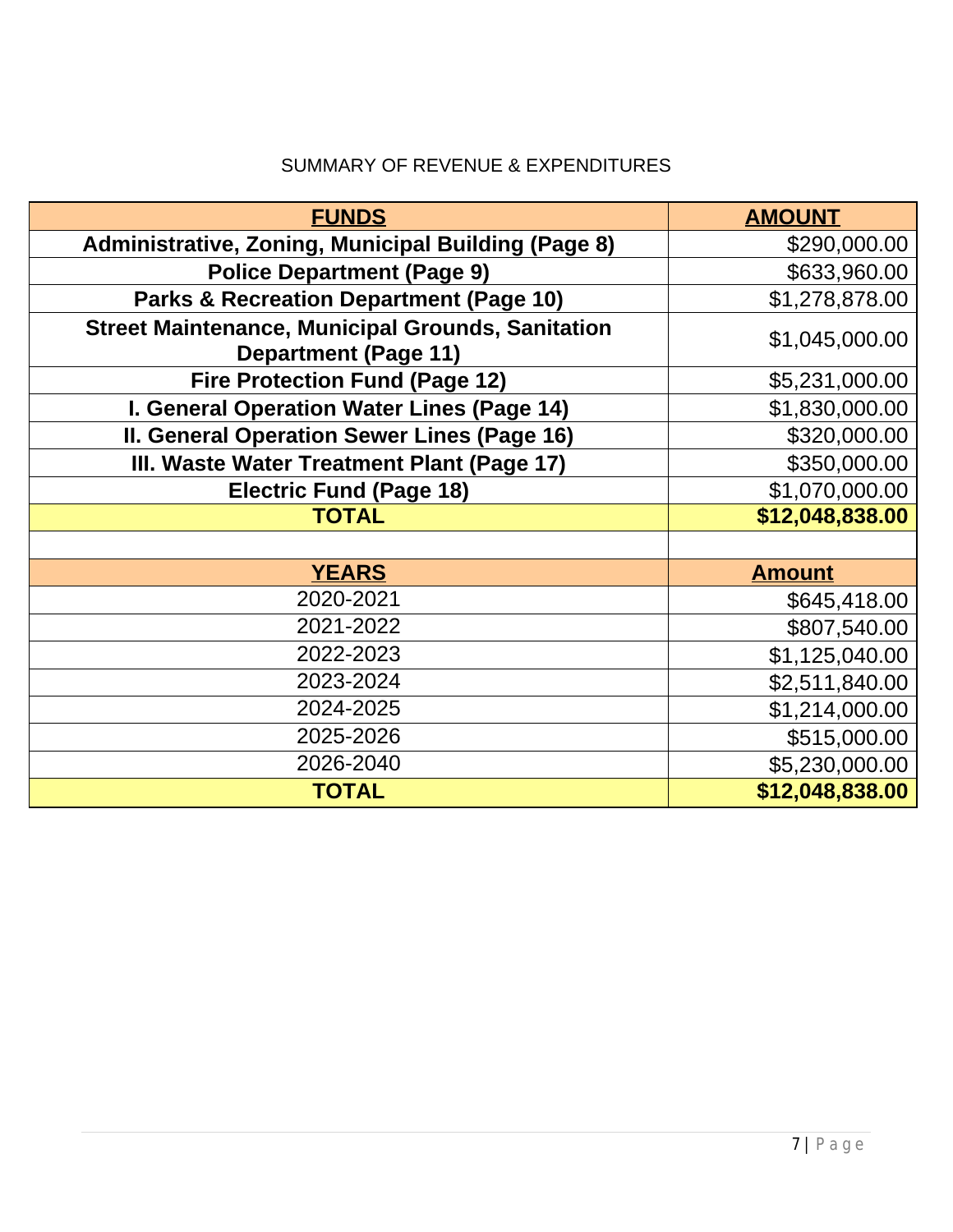#### **GENERAL FUND**

#### ADMINISTRATION, ZONING, & MUNICIPAL BUILDINGS

| <b>BUDGET YEAR</b>                                    | 2020/<br>2021  | 2021/<br>2022 | 2022/<br>2023 | 2023/<br>2024 | 2024/<br>2025            | 2025/<br>2026 | 2026/<br>2040 |
|-------------------------------------------------------|----------------|---------------|---------------|---------------|--------------------------|---------------|---------------|
| <b>RENOVATE MUSEUM &amp;</b><br><b>LIBRARY</b>        |                |               |               |               |                          |               |               |
| COMPUTER, SOFTWARE AND<br>OFFICE EQUIP.               |                |               |               |               |                          |               |               |
| MUNICIPAL BUILDING REPAIRS                            |                | 50,000        | 50,000        | 50,000        | $\overline{\phantom{a}}$ |               | 140,000       |
| <b>PROJECTED CAPITAL</b><br><b>EXPENDITURES TOTAL</b> | $\blacksquare$ | 50,000        | 50,000        | 50,000        | ٠                        | ٠             | 140,000       |
| <b>CURRENT REVENUE</b>                                |                | 50,000        | 50,000        | 50,000        |                          |               | 140,000       |
| <b>GRANTS</b>                                         |                |               |               |               |                          |               |               |
| <b>DONATIONS</b>                                      |                |               |               |               |                          |               |               |
| <b>USDA</b>                                           |                |               |               |               |                          |               |               |
| <b>BANK LOAN</b>                                      |                |               |               |               |                          |               |               |
| <b>LEASE PURCHASE</b>                                 |                |               |               |               |                          |               |               |
| <b>CAPITAL RESERVE</b>                                |                |               |               |               |                          |               |               |
| <b>OTHER</b>                                          |                |               |               |               |                          |               |               |
| <b>TOTAL REVENUE</b>                                  |                | 50,000        | 50,000        | 50,000        | $\blacksquare$           | ۰             | 140,000       |

NOTES:

- 2021/2022: Financial Software Upgrade
- 2021/2024: Replace windows at Town Hall over a 4 year period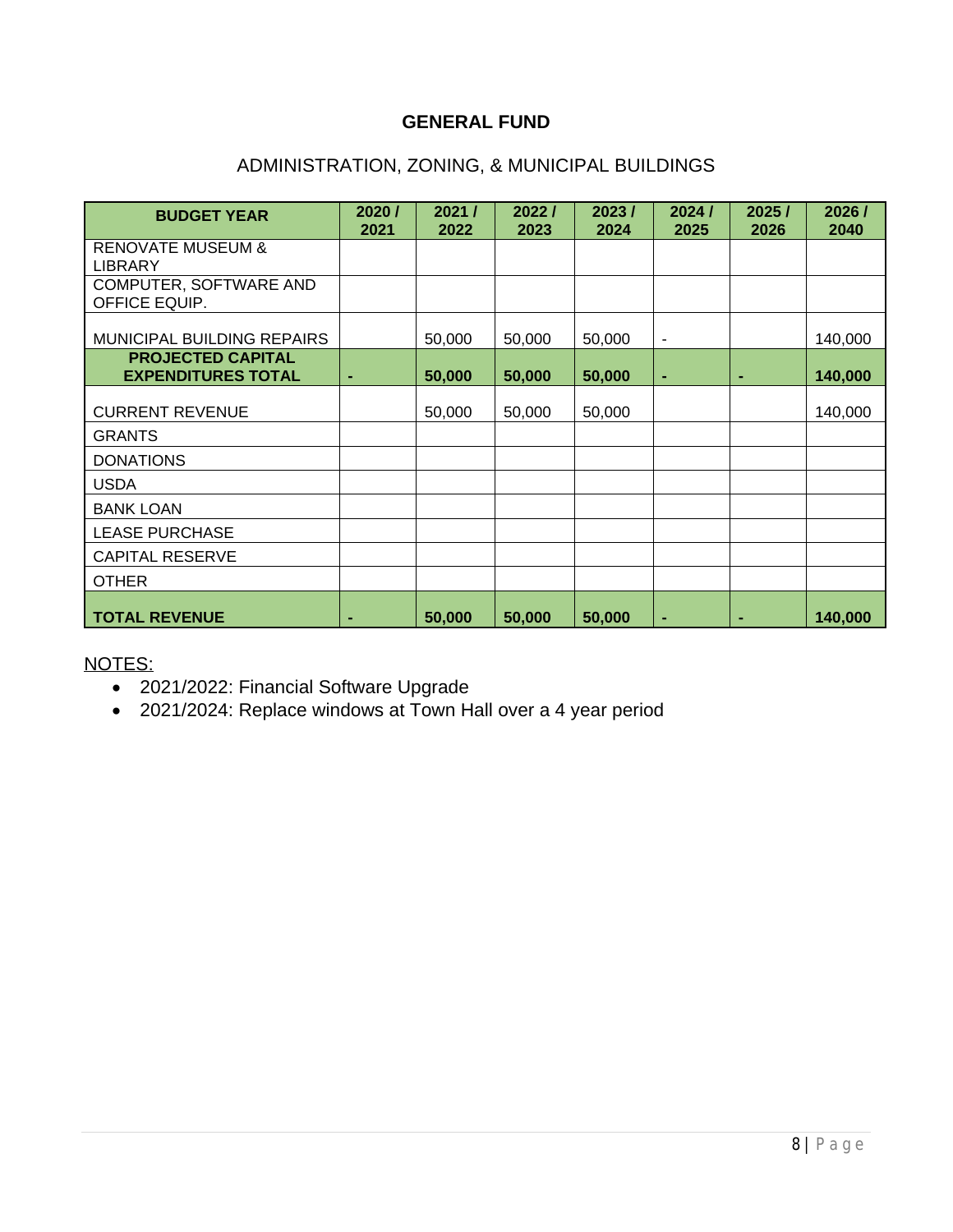#### POLICE DEPARTMENT

| <b>BUDGET YEAR</b>                                    | 2020/<br>2021 | 2021/<br>2022 | 2022/<br>2023 | 2023/<br>2024 | 2024/<br>2025 | 2025/<br>2026 | 2026/<br>2040 |
|-------------------------------------------------------|---------------|---------------|---------------|---------------|---------------|---------------|---------------|
|                                                       |               |               |               |               |               |               |               |
| POLICE VEHCLE                                         | 55,340        | 55,340        | 72,840        | 72,840        | 75,000        | 70,000        | 70,000        |
| P25 IN-CAR RADIOS                                     |               |               |               |               |               |               |               |
| TASER REPLACEMENT                                     | 4,200         | 4,200         | 4,200         | 5,000         | 5,000         | 5,000         | 5,000         |
| <b>BALLISTIC VEST</b><br><b>REPLACEMENT</b>           |               | 15,000        |               |               |               | 15,000        |               |
| POLICE OFFICER                                        | 50,000        |               |               |               |               |               | 50,000        |
| <b>PROJECTED CAPITAL</b><br><b>EXPENDITURES TOTAL</b> | 109,540       | 74,540        | 77,040        | 77,840        | 80,000        | 90,000        | 125,000       |
| <b>CURRENT REVENUE</b>                                | 46,540        |               | 14,040        | 14,840        | 17,000        | 12,000        | 12,000        |
| <b>GRANTS</b>                                         | 48,000        | 63,000        | 48,000        | 48,000        | 48,000        | 63,000        | 98,000        |
| <b>GENERAL OBLIGATION BONDS</b>                       |               |               |               |               |               |               |               |
| <b>REVENUE BONDS</b>                                  |               |               |               |               |               |               |               |
| <b>LEASE PURCHASE/LOAN</b>                            |               |               |               |               |               |               |               |
| <b>CAPITAL RESERVE</b><br><b>OTHER</b>                | 15,000        | 11,540        | 15,000        | 15,000        | 15,000        | 15,000        | 15,000        |
| <b>TOTAL REVENUE</b>                                  | 109,540       | 74,540        | 77,040        | 77,840        | 80,000        | 90,000        | 125,000       |

#### NOTES:

- Police vehicles are on a staggered lease replacement cycle. Some costs will be recouped by the sale of vehicles at the end of the lease cycles.
- In-car radios are on a general 12-15 year replacement cycle, dependent upon technology/radio system upgrades, with replacement likely coming due to 2030/2031
- Tasers are on a 5 year lease program
- Ballistic vests are on the DOJ & manufacturer recommended 5 year replacement cycle. Potential grants funds from Federal Bureau of Justice Assistance, historically at a 50% reimbursable cost
- Expected community growth will require additional manpower resources to continue to meet the needs & achieve departmental goals. Additional positions planned for 2026/2027 and 2035/2036. Some possibilities of grant funding exists
- SRO Grant Funding from State of NC/Johnston County.

#### PARKS & RECREATION DEPARTMENT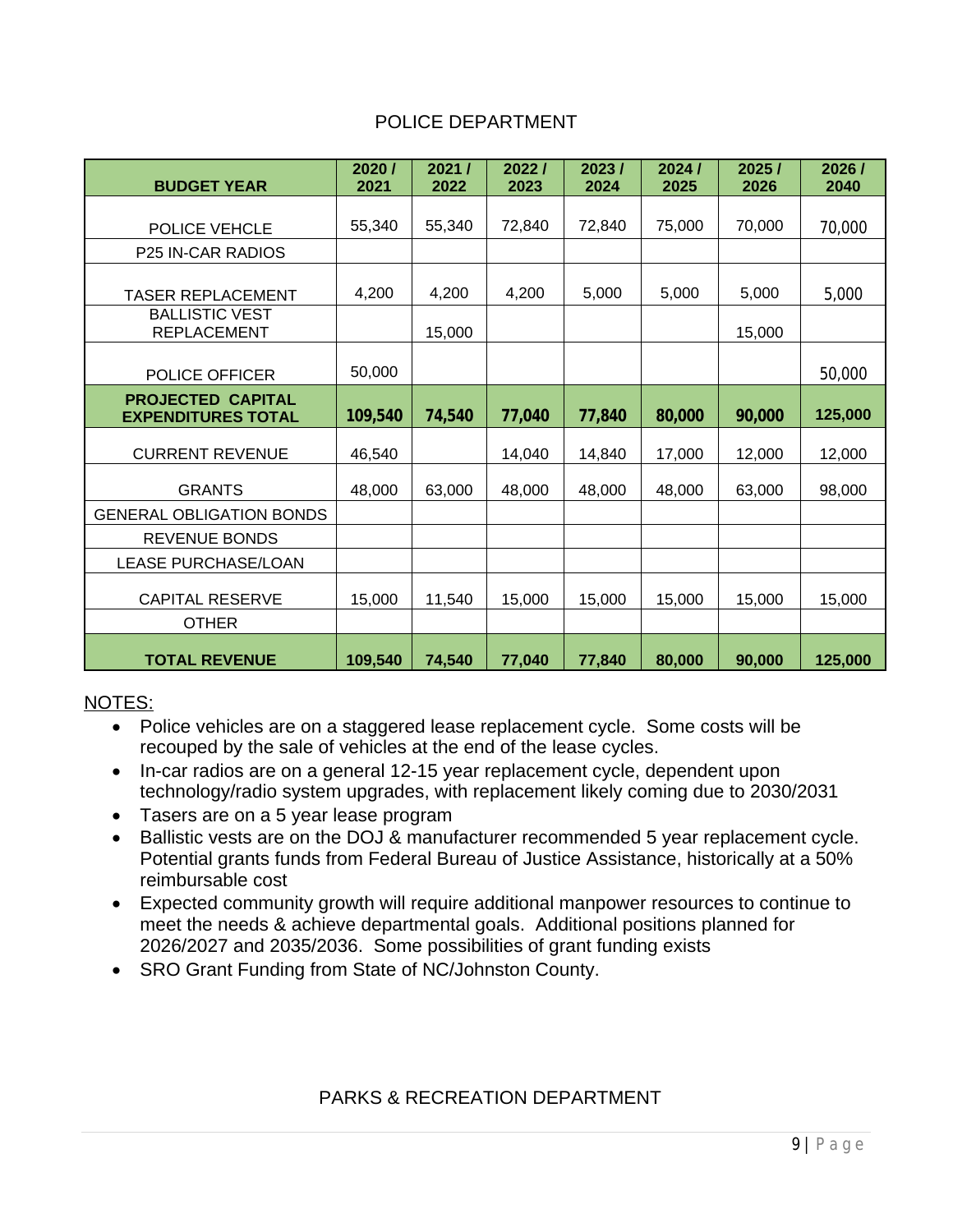| <b>BUDGET YEAR</b>                                    | 2020/<br>2021 | 2021/<br>2022 | 2022/<br>2023 | 2023/<br>2024 | 2024/<br>2025 | 2025/<br>2026 | 2026 /<br>2040 |
|-------------------------------------------------------|---------------|---------------|---------------|---------------|---------------|---------------|----------------|
| CIVIC CENTER ROOF REPAIR                              |               |               |               |               |               |               |                |
| <b>TRUCK</b>                                          |               |               |               |               |               |               |                |
| <b>MIDDLE SCHOOL PROPERTY</b><br><b>IMPROVEMENT</b>   | 443,450       | 100,000       |               | 150,000       |               |               | 140,000        |
| LANDSCAPING                                           |               | 25,000        |               |               |               |               |                |
| LEE ST GYM REPAIRS                                    | 30,428        |               |               |               |               |               | 10,000         |
| <b>BRICK ENTRANCE SIGNS</b>                           |               |               |               |               |               |               |                |
| <b>UPGRADE BALL FIELDS</b>                            |               |               | 90,000        |               |               |               | 105,000        |
| <b>BLEACHERS/FIELD</b><br><b>EQUIPMENT</b>            |               | 25,000        | 10,000        |               |               |               |                |
| LEE ST COMPLEX / VYAS PARK<br><b>UPGRADES</b>         |               |               |               |               | 150,000       |               |                |
| <b>NEW BASKETBALL COURT</b>                           |               |               |               |               |               |               |                |
| <b>PROJECTED CAPITAL</b><br><b>EXPENDITURES TOTAL</b> | 473,878       | 150,000       | 100,000       | 150,000       | 150,000       |               | 255,000        |
| <b>CURRENT REVENUE</b>                                |               | 100,000       | 100,000       | 100,000       | 50,000        |               | 255,000        |
| <b>COUNTY GRANT</b>                                   | 30,428        |               |               | 50,000        |               |               |                |
| <b>GRANTS</b>                                         |               |               |               |               | 50,000        |               |                |
| <b>BPRD GRANT MATCH</b>                               | 300,243       |               |               |               |               |               |                |
| <b>FUNDRAISING</b>                                    |               | 50,000        |               |               | 50,000        |               |                |
| FEES FROM PAYMENT-IN-LIEU                             |               |               |               |               |               |               |                |
| <b>DONATIONS</b>                                      |               |               |               |               |               |               |                |
| <b>GENERAL OBLIGATION BOND</b>                        |               |               |               |               |               |               |                |
| <b>REVENUE BOND</b>                                   |               |               |               |               |               |               |                |
| <b>CAPITAL RESERVE</b>                                |               |               |               |               |               |               |                |
| <b>OTHER (INSURANCE)</b>                              | 143,207       |               |               |               |               |               |                |
| <b>TOTAL REVENUE</b>                                  | 473,878       | 150,000       | 100,000       | 150,000       | 150,000       |               | 255,000        |

## STREET MAINTENANCE, MUNICIPAL GROUNDS, & SANITATION DEPARTMENT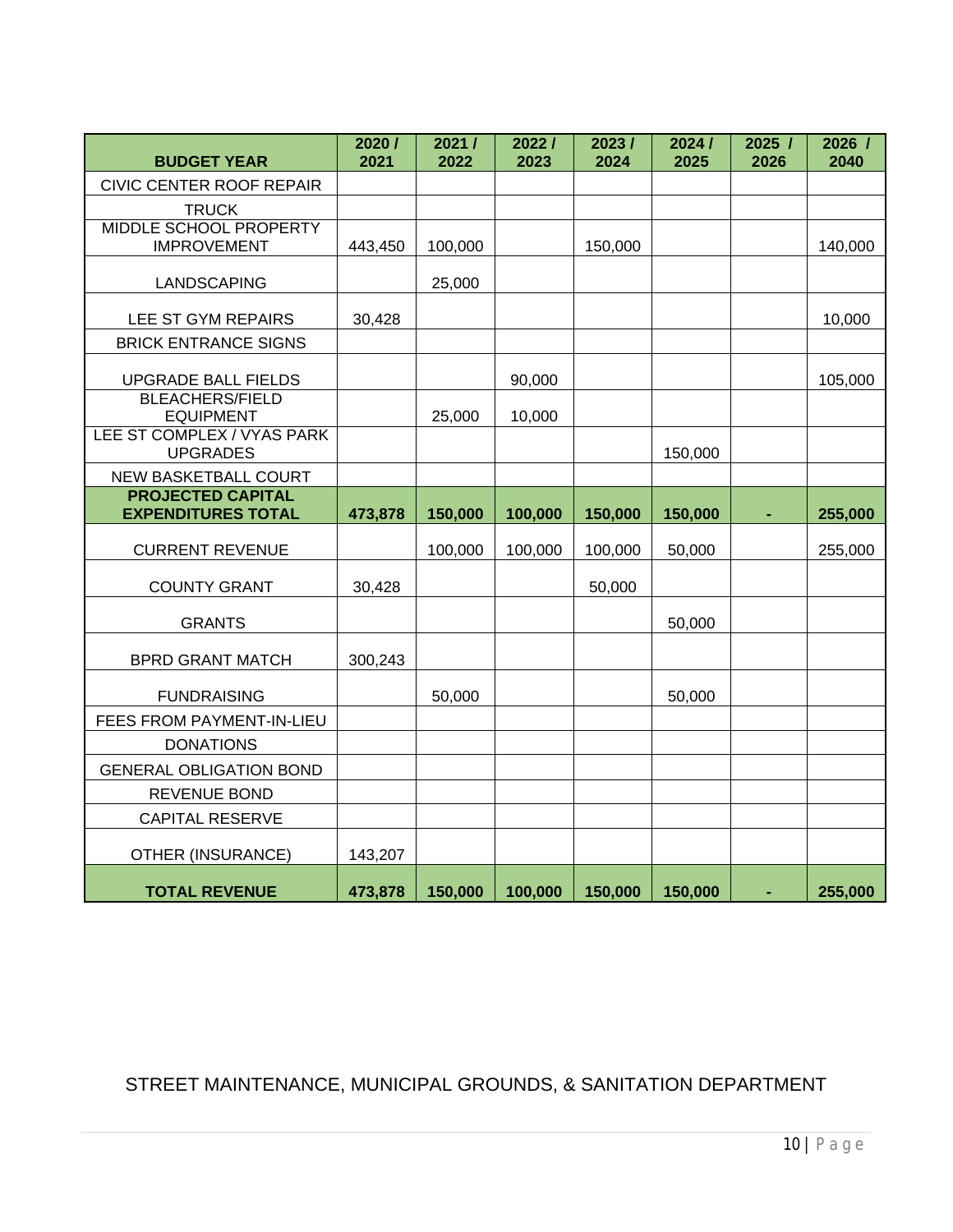| <b>BUDGET YEAR</b>                                    | 2020/<br>2021  | 2021/<br>2022 | 2022/<br>2023 | 2023/<br>2024 | 2024/<br>2025 | 2025/<br>2026 | 2026/<br>2040 |
|-------------------------------------------------------|----------------|---------------|---------------|---------------|---------------|---------------|---------------|
| <b>DUMP TRUCK</b>                                     |                |               | 90,000        |               |               |               |               |
| <b>BACKHOE</b>                                        |                |               |               |               |               |               | 30,000        |
| KNUCKLE BOOM TRUCK                                    |                |               |               |               |               | 125,000       |               |
| <b>PAVING</b>                                         |                | 100,000       | 100,000       | 100,000       | 100,000       | 100,000       | 100,000       |
| <b>STREET SWEEPER</b>                                 |                |               |               | 200,000       |               |               |               |
| <b>PROJECTED CAPITAL</b><br><b>EXPENDITURES TOTAL</b> | $\blacksquare$ | 100,000       | 190,000       | 300,000       | 100,000       | 225,000       | 130,000       |
| <b>CURRENT REVENUE</b>                                |                | 100,000       | 190,000       | 100,000       | 100,000       | 225,000       | 130,000       |
| <b>GRANTS</b>                                         |                |               |               |               |               |               |               |
| <b>GENERAL OBLIGATION BOND</b>                        |                |               |               |               |               |               |               |
| <b>BANK LOAN</b>                                      |                |               |               |               |               |               |               |
| <b>LEASE PURCHASE</b>                                 |                |               |               |               |               |               |               |
| <b>CAPITAL RESERVE</b>                                |                |               |               |               |               |               |               |
| <b>OTHER</b>                                          |                |               |               | 200,000       |               |               |               |
| <b>TOTAL REVENUE</b>                                  |                | 100,000       | 190,000       | 300,000       | 100,000       | 225,000       | 130,000       |

- Extra \$100,000 per year to supplement the Powell Bill Funding
- Street Sweeper will be 14 years old in 2023

#### **FIRE PROTECTION FUND**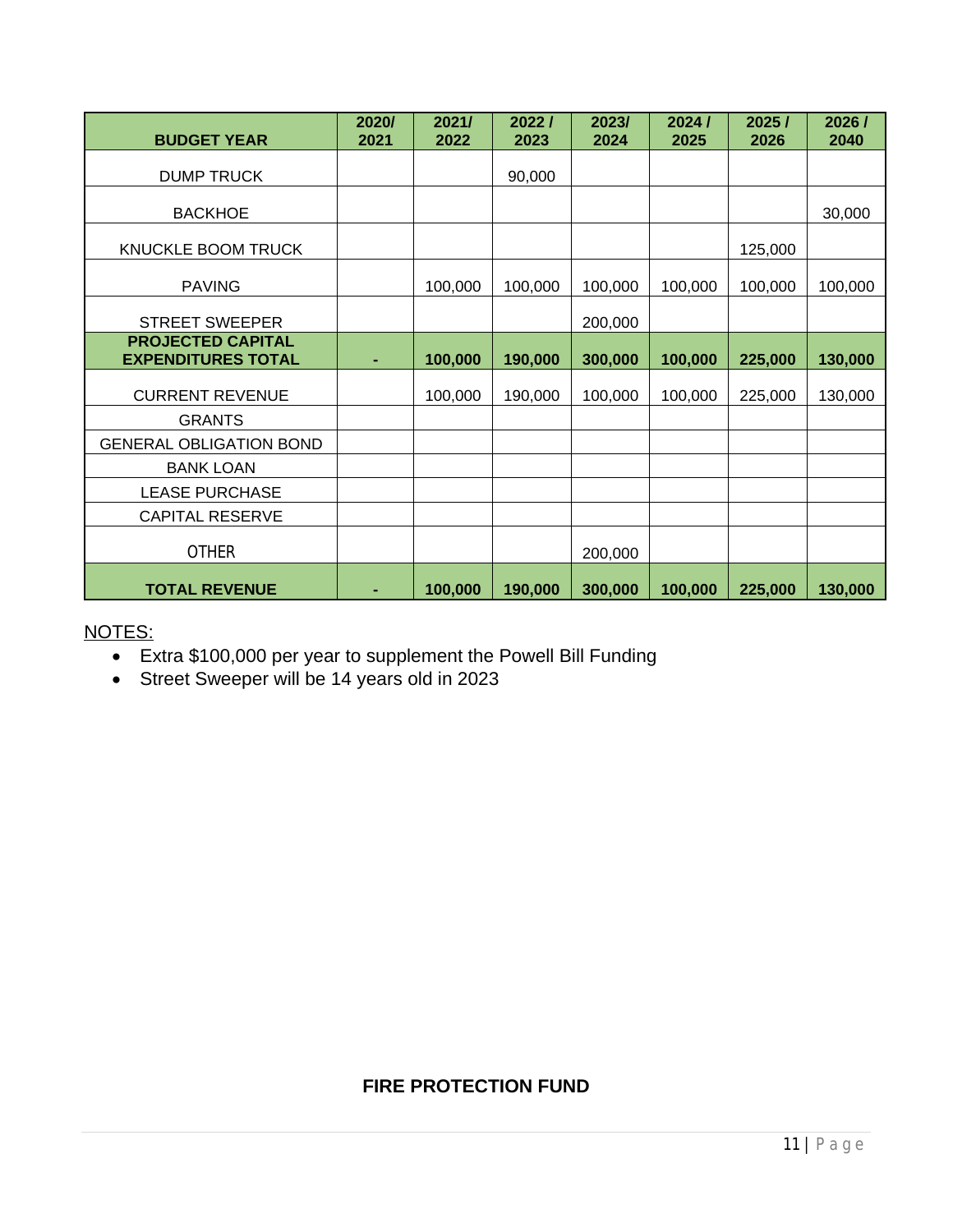| <b>BUDGET YEAR</b>                                    | 2020/<br>2021 | 2021/<br>2022 | 2022/<br>2023 | 2023/<br>2024 | 2024/<br>2025 | 2025/<br>2026 | 2026/<br>2040 |
|-------------------------------------------------------|---------------|---------------|---------------|---------------|---------------|---------------|---------------|
| NEW UTILITY 2/QUICK ATTACK<br><b>TRUCK</b>            |               |               |               |               |               |               | 175,000       |
| <b>NEW BRUSH TRUCK</b>                                |               |               | 75,000        |               |               |               |               |
|                                                       |               |               |               |               |               |               |               |
| <b>NEW ENGINES</b>                                    |               |               |               |               |               |               | 1,000,00<br>0 |
| <b>AIREAL TRUCK</b>                                   |               |               |               | 250,000       |               |               | 1,200,00<br>0 |
| <b>LADDER TRUCK</b>                                   |               |               |               |               |               |               |               |
| <b>RESCUE TRUCK</b>                                   |               |               |               |               | 600,000       |               | 600,000       |
| FIRE CHIEF VEHICLE                                    |               |               |               |               |               |               | 60,000        |
| FULL TIME PERSONNEL                                   |               |               | 300,000       |               | 150,000       |               |               |
| AIR PACKS (SCBA)                                      |               | 80,000        |               |               |               |               | 180,000       |
| <b>SCBA BOTTELS</b>                                   |               | 15,000        |               |               | 20,000        |               | 20,000        |
| <b>EXTRACATION EQUIPMENT</b>                          |               |               |               |               |               |               | 100,000       |
| NEW 800 RADIO'S                                       |               |               |               |               |               |               | 140,000       |
| <b>TURN OUT GEAR</b>                                  | 12,000        | 13,000        | 13,000        | 14,000        | 14,000        |               | 200,000       |
| <b>PROJECTED CAPITAL</b><br><b>EXPENDITURES TOTAL</b> | 12,000        | 108,000       | 388,000       | 264,000       | 784,000       |               | 3,675,00<br>0 |
| <b>CURRENT REVENUE</b>                                |               |               |               |               |               |               |               |
| <b>GRANTS</b>                                         |               |               |               |               |               |               |               |
| <b>GENERAL OBLIGATION BONDS</b>                       |               |               |               |               |               |               |               |
| <b>REVENUE BONDS</b>                                  |               |               |               |               |               |               |               |
| LEASE PURCHASE/LOAN                                   |               |               | 75,000        |               | 600,000       |               | 3,035,00<br>0 |
| <b>CAPITAL RESERVE</b>                                |               |               |               |               |               |               |               |
| <b>OTHER</b>                                          | 12,000        | 108,000       | 313,000       | 264,000       | 184,000       |               | 640,000       |
| <b>TOTAL REVENUE</b>                                  | 12,000        | 108,000       | 388,000       | 264,000       | 784,000       |               | 3,675,00<br>0 |

 New Utility 2/Quick Attack Truck: The New Utility 1 truck is in and will be put into service in June, it carries 400 gallons of water and is used for Brush Fires, Wood Fires, &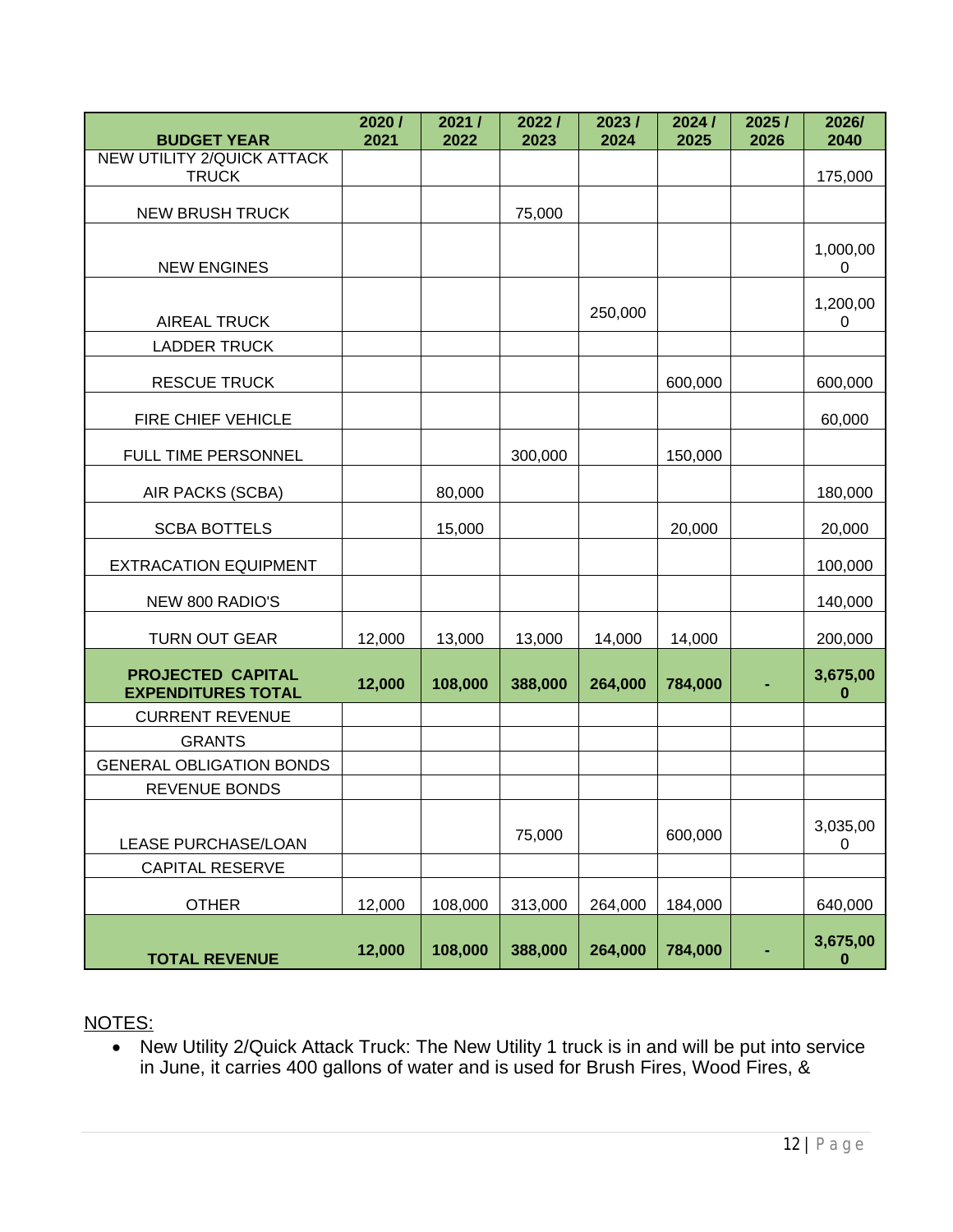MVA's. It has an estimated 15 years of service life and will need replacing during the 2036/2037 budget year.

- New Engines: Engine 1 is a 2005 model that will need replacing in 20-25 years, it will need replacing in 2028. Engine 2 is a 2017 model that will need replacing 20-25 years, it will need replacing in 2042.
- New Brush Truck: Brush 1-1986 Model-Carries 250 Gallons of water and is used for brush & wood fires. It has an estimated 30 years of service life. With minor repairs each year, it will need replacing during 2022-2023 budget year.
- Ladder Truck: When Benson starts growing more, the need for a ladder truck will come, it will also help with the insurance rating, fire ground operations, and fire suppression
- Rescue Truck: Rescue 1 is a 1991 model that will need replacing in 5-7 years. It will need replacing during the 2025-2026 Budget Year.
- Fire Chief Vehicle: Fire chiefs vehicle is a 2017 model with 10-12 years of service life. It will need replacing in the 2028-2029 Budget Year.
- Full Time Personnel: With the call volume that we are having, the time has come to plan for some full time personnel. Within 5 years we will need to hire 6 full time fire engineers to work a 24 hour rotating A B C shift schedule to have a guaranteed Engine driver here at the station. We will need to plan for this to happen Budget Year 2022- 2023. Within the following 2 years we will need to add 3 firefighters to work the A B C shift schedule and this will be Budget Year 2024-2025
- Air Packs (SCBA):
	- o 2021-2022- 10 Air packs will need replacing; FEMA grant has been applied for to help in payment of these air packs
	- o 2035-2036- 16 Air packs will need replacing
- SCBA Bottles: 15 years' service of life
	- o 2024-2025- 20 SCBA bottles will need replacing
	- o 2025-2026- 20 SCBA bottles will need replacing
- 800 Radio's: 12-15 years' service of life
	- o 2032-2033- All radio's will need replacing
- Turn Out Gear: 10 years' service of life
	- o BFD will need to continue to purchase 5-6 sets of gear a year to stay NFPA compliant
- Extraction Equipment: We have budgeted to buy some additional extraction equipment with the money of the sale of Utility 2 in July, 2020. We will need to replace the other extraction equipment in 2035
- Aerial Truck: As Benson continues to grow, the need for an Aerial Truck draws closer. With the construction of new hotels and apartments this truck will definitely be needed. The truck is expensive so the best plan may be to purchase a good used one within the next few years and then purchase a new one 5-10 years later.

#### **WATER SEWER FUND**

#### GENERAL OPERATION WATER LINES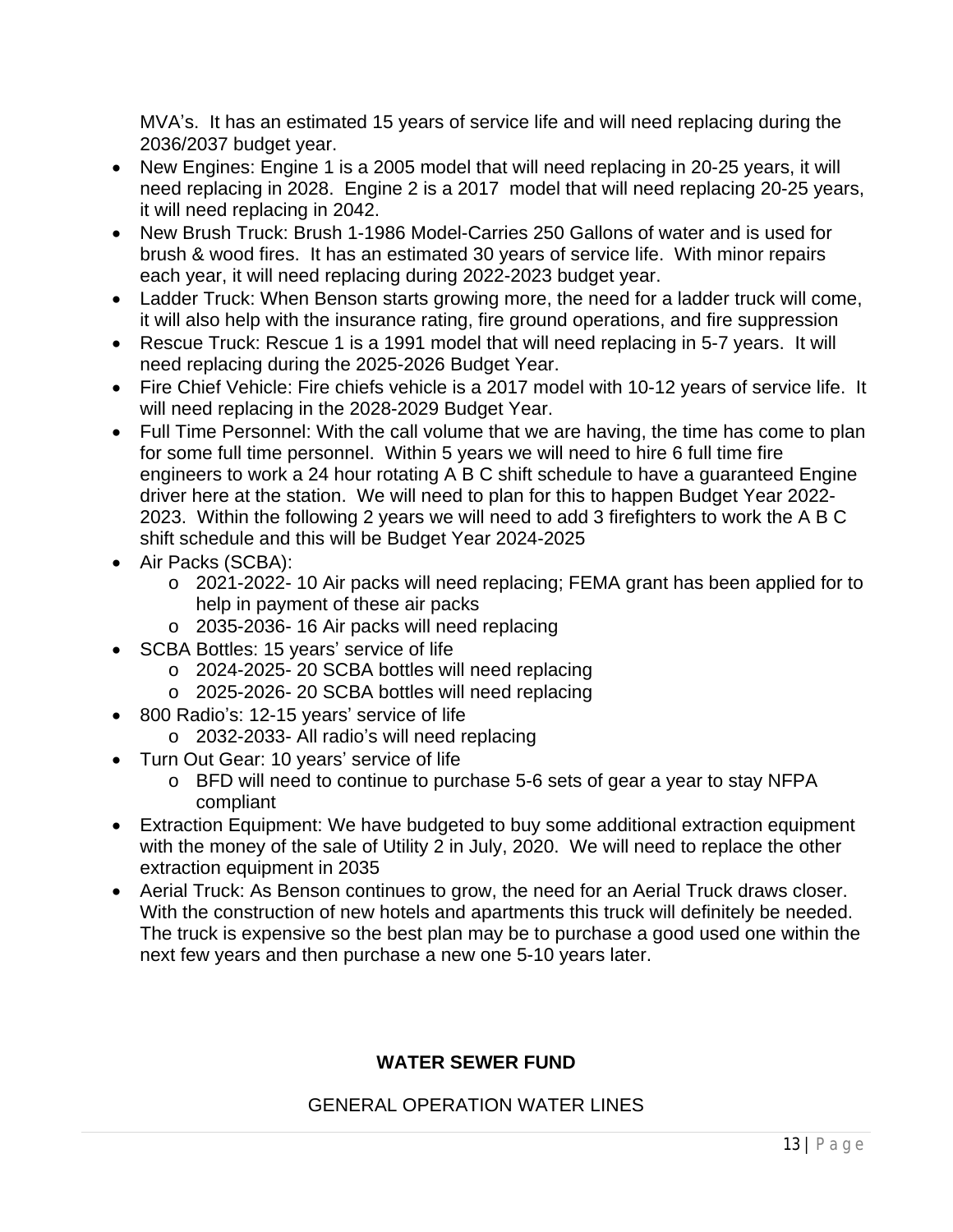| <b>BUDGET YEAR</b>                                    | 2020/<br>2021 | 2021/<br>2022 | 2022/<br>2023 | 2023/<br>2024 | 2024/<br>2025 | 2025/<br>2026 | 2026 /<br>2040 |
|-------------------------------------------------------|---------------|---------------|---------------|---------------|---------------|---------------|----------------|
| <b>PURCHASE TRUCK</b>                                 |               |               |               |               |               |               |                |
| <b>PUMPING STATION</b>                                |               |               |               |               |               |               |                |
| <b>WATER LINES</b>                                    |               |               |               | 1,500,000     |               |               |                |
| WATER TANK MAINTENANCE                                |               |               | 60,000        | 60,000        | 60,000        | 60,000        | 60,000         |
| <b>EQUIPMENT</b>                                      |               |               |               |               |               |               |                |
| <b>BACKHOE</b>                                        |               |               |               |               |               |               | 30,000         |
| PUBLIC WORKS BUILDING                                 |               |               |               |               |               |               |                |
| <b>PROJECTED CAPITAL</b><br><b>EXPENDITURES TOTAL</b> |               |               | 60,000        | 1,560,000     | 60,000        | 60,000        | 90,000         |
| <b>CURRENT REVENUE</b>                                |               |               | 60,000        | 60,000        | 60,000        | 60,000        | 90,000         |
| <b>GRANTS</b>                                         |               |               |               |               |               |               |                |
| <b>GENERAL OBLIGATION</b><br><b>BOND</b>              |               |               |               |               |               |               |                |
| <b>REVENUE BOND</b>                                   |               |               |               |               |               |               |                |
| <b>LEASE PURCHASE</b>                                 |               |               |               |               |               |               |                |
| <b>CAPITAL RESERVE</b>                                |               |               |               |               |               |               |                |
| <b>LOAN INTEREST REVOLVING</b><br><b>STATE LOAN</b>   |               |               |               |               |               |               |                |
| <b>BANK LOAN</b>                                      |               |               |               | 1,500,000     |               |               |                |
| <b>OTHER</b>                                          |               |               |               |               |               |               |                |
| <b>TOTAL REVENUE</b>                                  |               |               | 60,000        | 1,560,000     | 60,000        | 60,000        | 90,000         |

- Water Phase II (2023/2024)
- Water Phase IV (2026/2027)
- 15 Year Water Tower Maintenance/Renovation Plan
- PW Building up fit will be complete with Golden Leaf Foundation Grant (2020/2021)

# GENERAL OPERATION SEWER LINES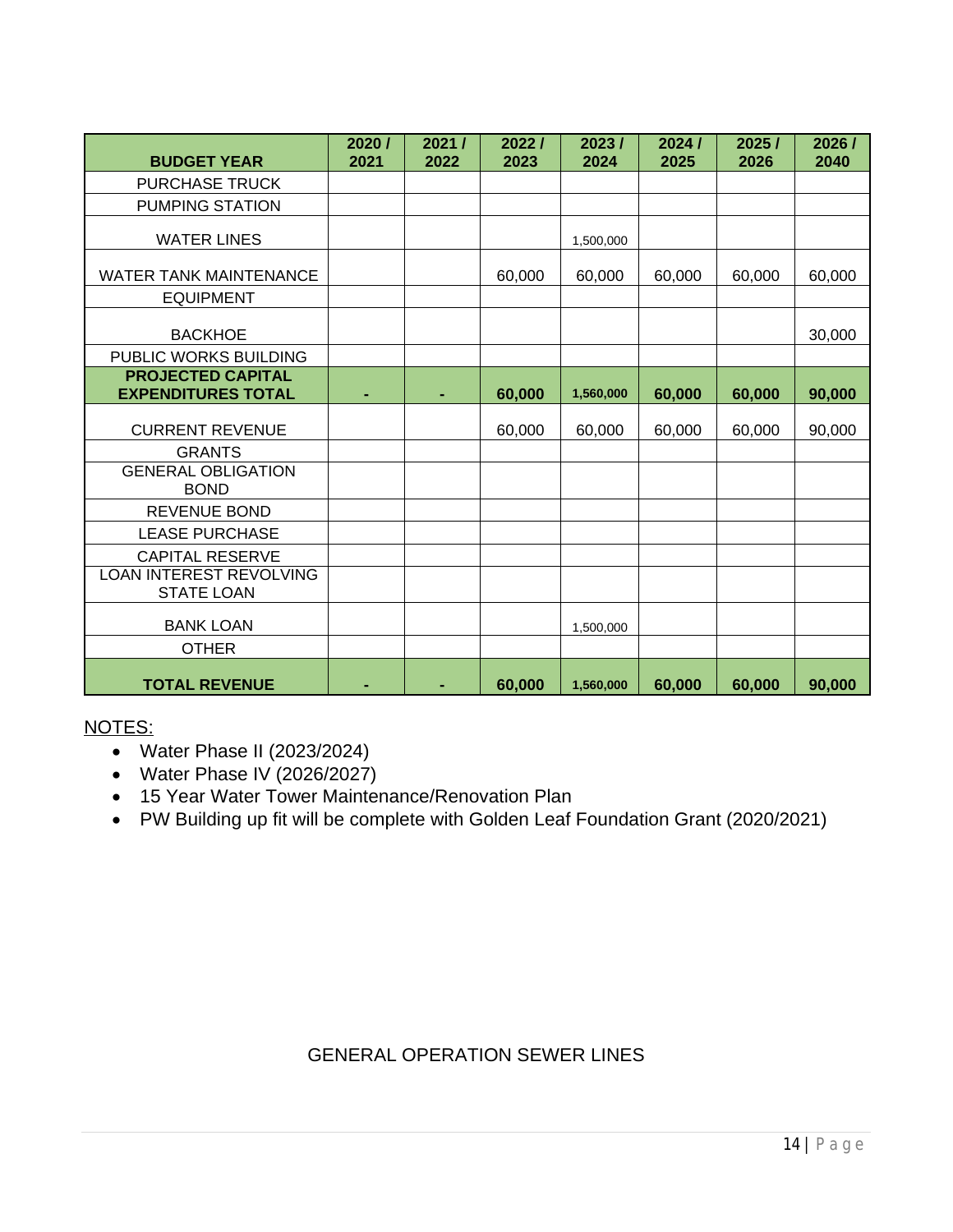| <b>BUDGET YEAR</b>                                    | 2020/<br>2021 | 2021/<br>2022 | 2022/<br>2023 | 2023/<br>2024 | 2024 /<br>2025 | 2025/<br>2026 | 2026/<br>2040 |
|-------------------------------------------------------|---------------|---------------|---------------|---------------|----------------|---------------|---------------|
| <b>TRUCK</b>                                          |               |               |               | 40,000        |                |               |               |
| <b>REUSE PROJECT</b>                                  |               |               |               |               |                |               |               |
| <b>REHAB LINES</b>                                    |               |               |               |               |                |               |               |
| <b>LIFT STATIONS REHAB</b>                            |               |               | 10,000        | 10,000        | 10,000         | 10,000        | 10,000        |
| <b>GENERATORS</b>                                     |               |               |               |               |                |               |               |
| <b>TRACTOR</b>                                        |               |               |               |               |                |               |               |
| <b>SEWER LINES REHAB</b>                              |               |               |               | 30,000        | 30,000         | 30,000        | 30,000        |
| PUBLIC WORKS BUILDING                                 |               |               |               |               |                |               |               |
| <b>SPARE PUMPS STATIONS</b>                           |               |               |               |               |                |               |               |
| FLAT BED TRUCK                                        |               |               |               |               |                |               |               |
| <b>BACKHOE</b>                                        |               |               |               |               |                |               | 30,000        |
| <b>JET VAC</b>                                        |               |               | 80,000        |               |                |               |               |
| SEWER MAIN/STORM DRAIN<br><b>CAMER</b>                |               |               |               |               |                |               |               |
| <b>PROJECTED CAPITAL</b><br><b>EXPENDITURES TOTAL</b> | ۰             |               | 90,000        | 80,000        | 40,000         | 40,000        | 70,000        |
| <b>CURRENT REVENUE</b>                                |               |               | 90,000        | 80,000        | 40,000         | 40,000        | 70,000        |
| <b>GRANTS</b>                                         |               |               |               |               |                |               |               |
| <b>GENERAL OBLIGATION BOND</b>                        |               |               |               |               |                |               |               |
| REVENUE BOND                                          |               |               |               |               |                |               |               |
| STATE LOW INTEREST LOAN                               |               |               |               |               |                |               |               |
| <b>BANK LOAN</b>                                      |               |               |               |               |                |               |               |
| <b>LEASE PURCHASE</b>                                 |               |               |               |               |                |               |               |
| <b>CAPITAL RESERVE</b>                                |               |               |               |               |                |               |               |
| <b>COUNTY</b>                                         |               |               |               |               |                |               |               |
| <b>TOTAL REVENUE</b>                                  | ٠             |               | 90,000        | 80,000        | 40,000         | 40,000        | 70,000        |

WASTE WATER TREATMENT PLANT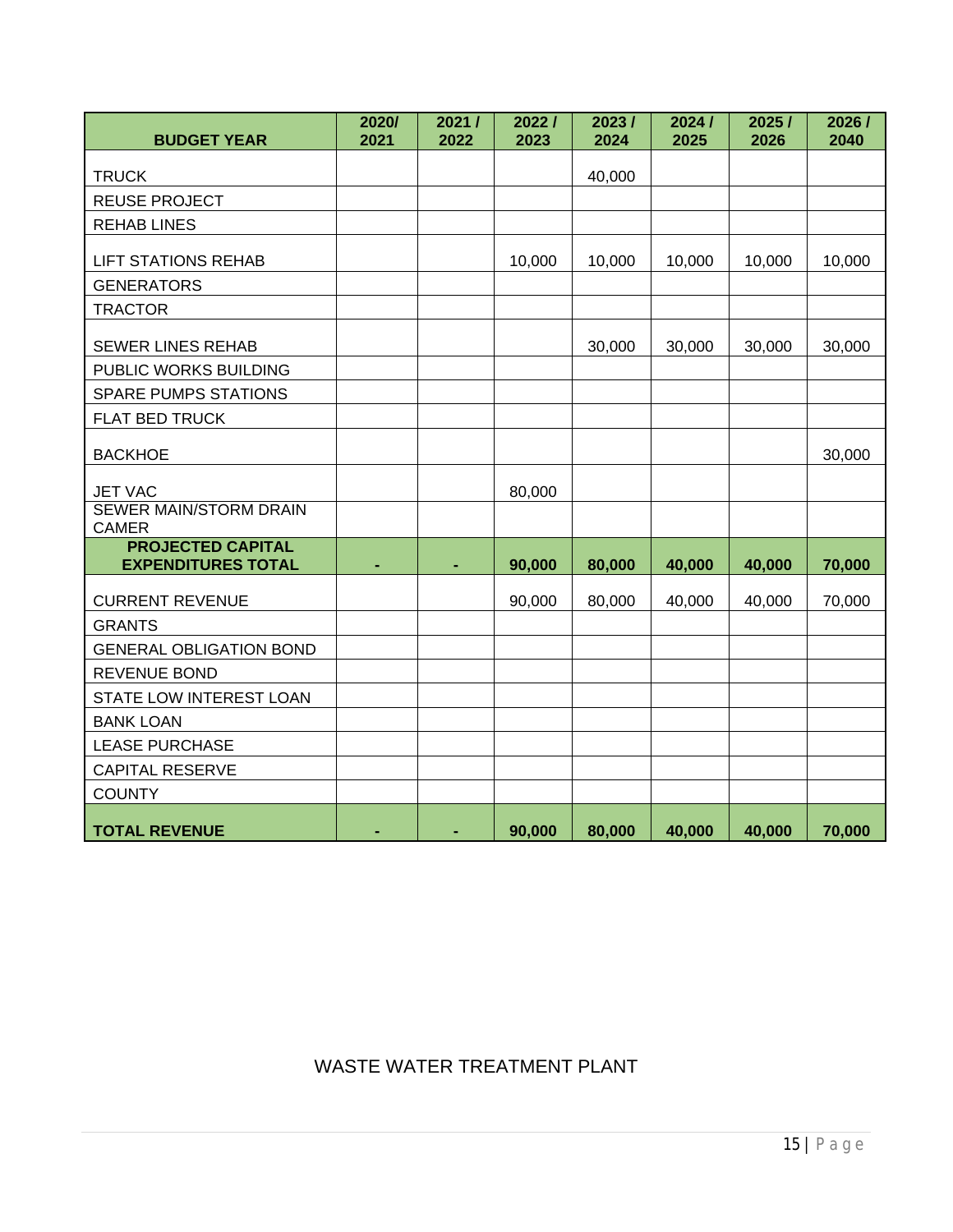| <b>BUDGET YEAR</b>                                    | 2020/<br>2021  | 2021/<br>2022 | 2022/<br>2023 | 2023/<br>2024 | 2024/<br>2025 | 2025/<br>2026 | 2026/<br>2040 |
|-------------------------------------------------------|----------------|---------------|---------------|---------------|---------------|---------------|---------------|
| Rotor Replacement                                     |                | 100,000       |               |               |               | 100,000       |               |
| <b>Backhoe</b>                                        |                |               |               |               |               |               | 30,000        |
| <b>Headworks Rehab</b>                                |                | 100,000       |               |               |               |               |               |
| Repace Sludge Return Pumps                            |                |               |               |               |               |               |               |
| <b>Mixers</b>                                         |                |               | 10,000        |               |               |               |               |
| <b>Chemical Building Replacement</b>                  |                |               | 10,000        |               |               |               |               |
| Post Air Pump                                         |                |               |               |               |               |               |               |
| Expand wastewater plant                               |                |               |               |               |               |               |               |
| <b>PROJECTED CAPITAL</b><br><b>EXPENDITURES TOTAL</b> |                | 200,000       | 20,000        |               |               | 100,000       | 30,000        |
| <b>CURRENT REVENUE</b>                                |                | 200,000       | 20,000        |               |               | 100,000       | 30,000        |
| <b>GRANTS</b>                                         |                |               |               |               |               |               |               |
| <b>GENERAL OBLIGATION BOND</b>                        |                |               |               |               |               |               |               |
| <b>REVENUE BOND</b>                                   |                |               |               |               |               |               |               |
| STATE LOW INTEREST LOAN                               |                |               |               |               |               |               |               |
| <b>BANK LOAN</b>                                      |                |               |               |               |               |               |               |
| <b>LEASE PURCHASE</b>                                 |                |               |               |               |               |               |               |
| <b>CAPITAL RESERVE</b>                                |                |               |               |               |               |               |               |
| <b>TOTAL REVENUE</b>                                  | $\blacksquare$ | 200,000       | 20,000        | ۰             | ٠             | 100,000       | 30,000        |

- Mixers to be replaced
- Reuse pumps installed 1977 & mower for ride away
- Post air installed 1988

#### **ELECTRIC FUND**